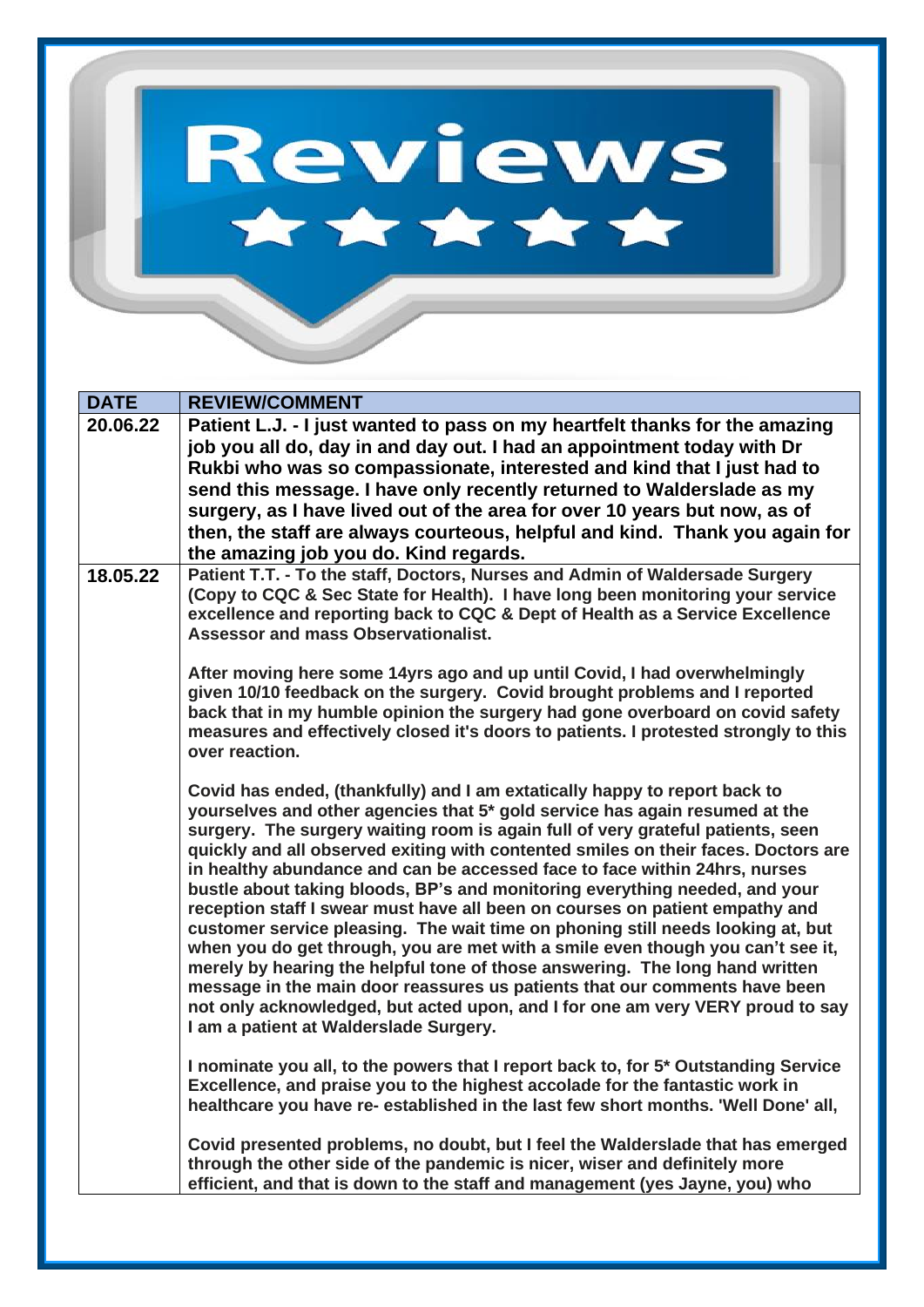|          | have taken on board us patients feedback and worked like trojans to rise above<br>even your old excellent standards to elicit even higher accolades of patient<br>service than before.                                                                                                                                                                                                                                                                            |
|----------|-------------------------------------------------------------------------------------------------------------------------------------------------------------------------------------------------------------------------------------------------------------------------------------------------------------------------------------------------------------------------------------------------------------------------------------------------------------------|
|          | Keep up the good work team, I am very very proud of you all                                                                                                                                                                                                                                                                                                                                                                                                       |
|          | CQC, Sec State, pat on the back due here please to a team that were it running in<br>the Olympics, would be now on the podium getting gold for it's efforts. I am, in<br>truth and genuine support.                                                                                                                                                                                                                                                               |
| 13.05.22 | Wanted to pass on a compliment for TW regarding my mum, I wanted to thank<br>TW for all her help in getting my mum sorted with an appointment with the<br>Consultant, said she is a legend.                                                                                                                                                                                                                                                                       |
| 11.05.22 | I spoke to ambulance service today and they asked what GP Practice we use and<br>explained yours - their reply "That's the best surgery, they are brilliant" What a<br>great compliment to you all, Manager St James Court.                                                                                                                                                                                                                                       |
| 11.04.22 | Amazing GP - The GP I spoke to today was amazing. They really listened to<br>what I was saying and didn't dismiss my concerns as a symptom of my<br>existing illnesses. They were compassionate and made me feel heard.<br>They also booked me a follow up appointment with them so that I could<br>discuss other concerns I had that we didn't have time for. This really<br>helped me as I didn't want to have to try and re-explain everything to a<br>new GP. |
| 08.04.22 | Please may I reiterate my comments thanking the Surgery for all the<br>support given to SJ absolutely phenomenal.                                                                                                                                                                                                                                                                                                                                                 |
| 01.04.22 | K and S were more than helpful today and are much appreciated. I lost my<br>mum 2 years ago, my dad is terminal. Walderslade staff are amazing.<br>Thank you!                                                                                                                                                                                                                                                                                                     |
| 30.03.22 | Caring and respectful Nurse. I attended today for a smear test, the Nurse<br>was fantastic, put me at ease and was very respectful towards me. A very<br>easy experience for something that is avoided by many.                                                                                                                                                                                                                                                   |
| 17.03.22 | Thank you for all your help and responding so quickly.                                                                                                                                                                                                                                                                                                                                                                                                            |
| 07.03.22 | Thank you to everyone for providing an excellent service.                                                                                                                                                                                                                                                                                                                                                                                                         |
| 04.03.22 | Thank you for helping with an appointment for a dementia patient and<br>ensuring they had the help they needed as their wife I was very worried.                                                                                                                                                                                                                                                                                                                  |
| 02.03.22 | D was really good at taking my bloods and I would like to be booked with<br>D in the future as she was so good.                                                                                                                                                                                                                                                                                                                                                   |
| 28.02.22 | Very very grateful for the help I have received today, thanks to everyone<br>concerned.                                                                                                                                                                                                                                                                                                                                                                           |
| 24.12.21 | Thank you L for your prompt responses to me. It is a breath of fresh air to<br>be able to speak to someone who is so helpful and even if you don't know<br>the answer, you will try to find it out. I also work in the NHS at the Northern<br>General Hospital and times are very challenging at the moment. We all<br>just need some good news to cheer us.                                                                                                      |
| 23.11.21 | I am very grateful for the care I have received from everyone at the<br>Practice, especially throughout the Pandemic. I know others have<br>complained about their GPs during the last 18 months but not me.                                                                                                                                                                                                                                                      |
| 29.10.21 | I have just watched some very professional behaviour at the reception<br>desk.                                                                                                                                                                                                                                                                                                                                                                                    |
| 27.10.21 | I have just returned from an appointment with Dr Bessant and wanted to<br>pass on my thanks. I'm sure at the moment, with the Covid rules and                                                                                                                                                                                                                                                                                                                     |